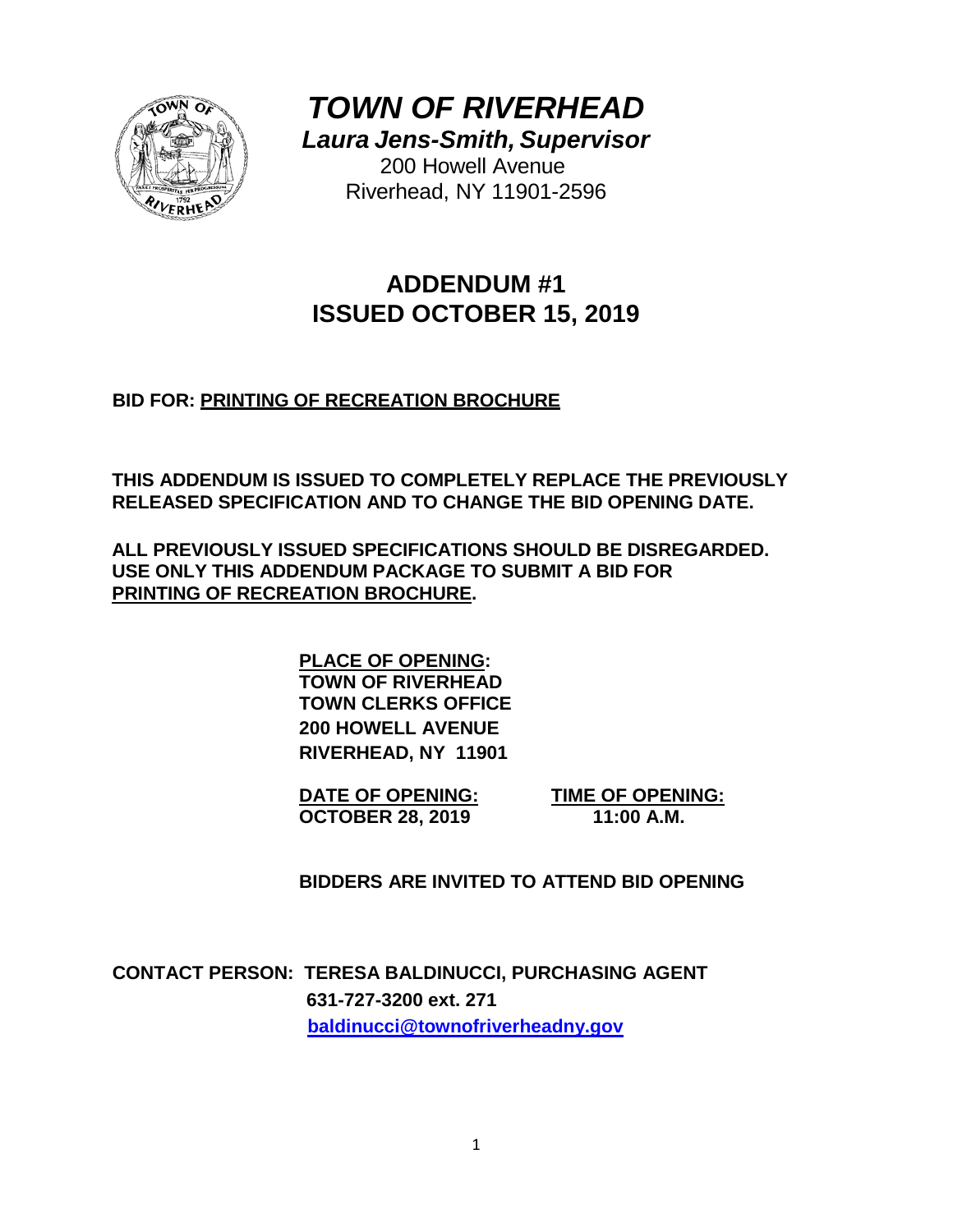

*TOWN OF RIVERHEAD Laura Jens-Smith, Supervisor*

200 Howell Avenue Riverhead, NY 11901-2596

# **ADDENDUM 1 ISSUED OCTOBER 15, 2019**

## BID FOR: **PRINTING OF RECREATION BROCHURE**

BIDDERS NAME

BIDDERS ADDRESS

CITY, STATE, ZIP

DATE PHONE NUMBER FAX NUMBER

EMAIL ADDRESS

In compliance with your advertisement for bids to be opened at **11:00 a.m. on October 28, 2019** and subject to all conditions thereof, the undersigned hereby proposes to furnish the item(s) and/or service(s) itemized in this proposal in accordance with the Specifications contained herein on the Bid Proposal Form attached.

Bidder certifies that the prices quoted herein do not include Federal Excise Tax or any Federal, New York State or City Sales Tax and are not higher than prices charged to any governmental or commercial consumer for like merchandise and/or service; and all prices include shipping and freight charges to any Municipal building or site within the Town of Riverhead.

Respectfully submitted,

SIGNATURE

PRINTED NAME

TITLE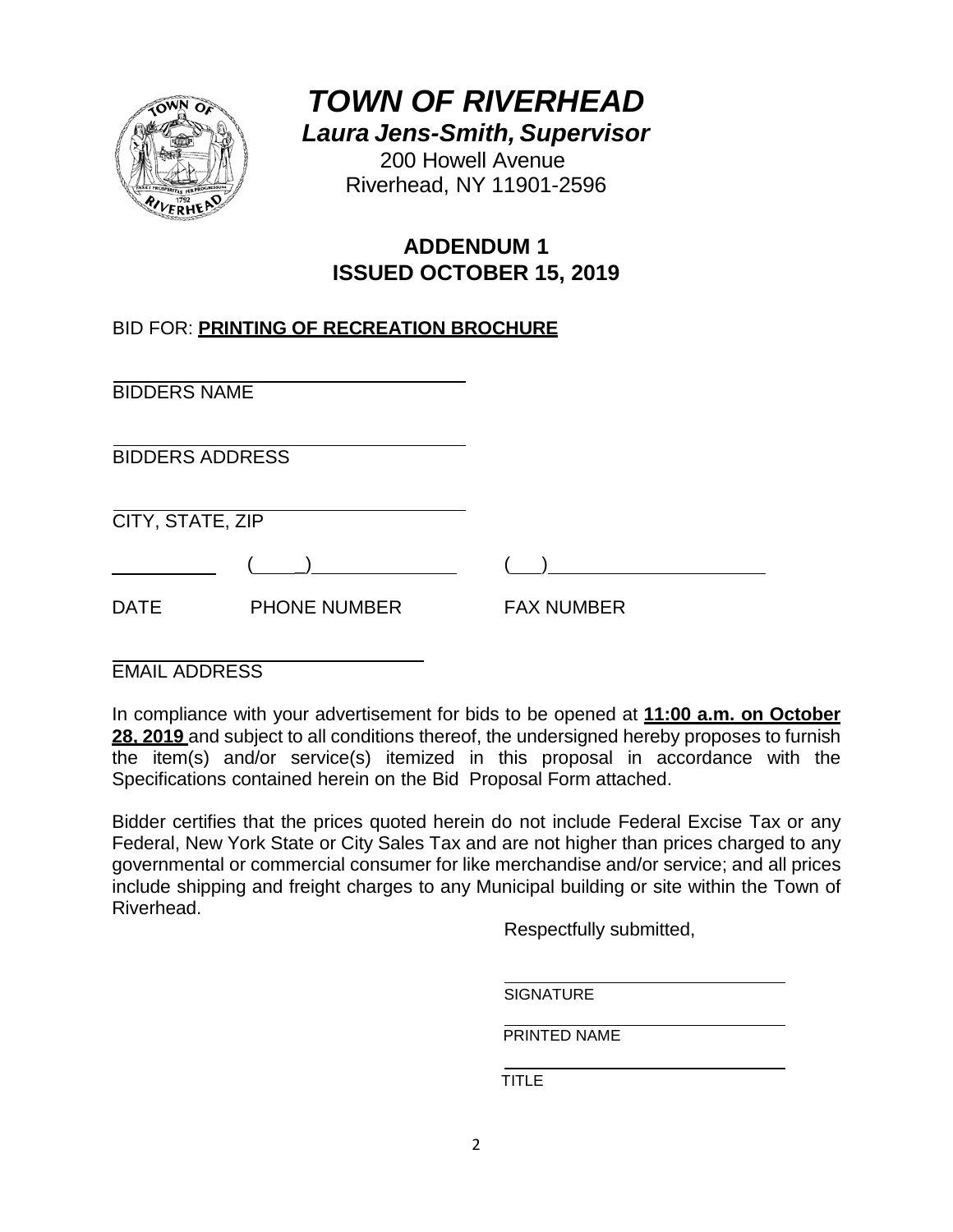## **TOWN OF RIVERHEAD BID SPECIFICATION**

## **PRINTING OF RECREATION BROCHURE**

## **I: GENERAL SPECIFICATIONS**

#### **1. General Instructions**

Bidders shall be responsible to carefully examine the bid specifications. These specifications require the doing of all things necessary or proper for, or incidental to the furnishing and delivery of printing services for the Town of Riverhead Recreation Brochure.

All things not expressly mentioned in these specifications, but involved in carrying out their intent are required by these bid specifications; and the vendor shall perform the same as though they were specifically mentioned, described and delineated. Read all documents contained in the bid specifications.

Bidders are responsible for submitting their bids to the appropriate location at or prior to the time indicated in the specifications. **No bids will be accepted after the designated time or date indicated in the bid specifications.** It is suggested that registered mail be used to submit bids. Delay in mail delivery is not an exception to the receipt of a bid.

A copy of the official bid documents may be obtained at the Town's website: [www.townofriverheadnv.gov.](http://www.townofriverheadnv.gov/) In addition to obtaining the official bid documents, any and all addendum pertaining to a particular bid or RFP are posted on the Town website referenced above-log and scroll to bid for **PRINTING OF RECREATION BROCHURE**. It is incumbent upon all potential bidders to view all posted addenda prior to the bid close date.

Any questions or clarification to the bid specifications or technical specifications must be submitted in writing to the Purchasing Agent at 200 Howell Ave., Riverhead, NY 11901 or by email to: **[baldinucci@townofriverheadny.gov](mailto:baldinucci@townofriverheadny.gov)** prior to the bid opening, **unless otherwise stated\*.** Such questions must be in the possession of the Purchasing Agent at least 72 hours prior to the bid opening, **unless otherwise stated\*. Verbal questions will not be entertained.**

**Bidders must submit one original copy of their bids.** The original must be sealed and clearly marked **PRINTING OF RECREATION BROCHURE.** All bids shall be made out on the proposal forms attached hereto and all the attached certificates must be completed and signed in compliance with the provisions of Section 103-d of the New York State General Municipal Law. All bids must be filled out in ink or be typewritten.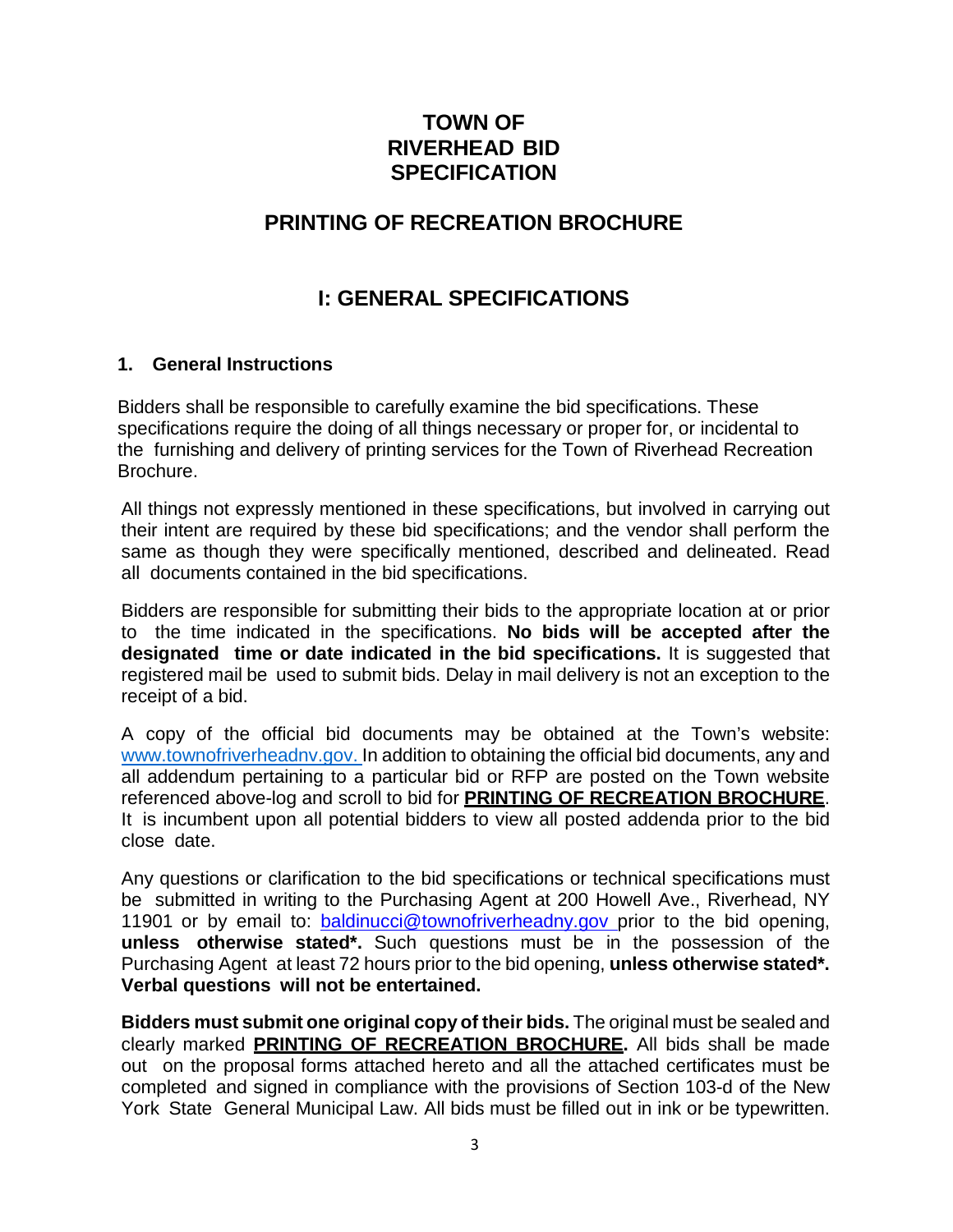Bids submitted in pencil will be rejected as unresponsive. Bids which have been corrected by white out or cross out, and have not been initialed and/or dated will be rejected as unresponsive. Bid Responses may be rejected if they show any omission, irregularity, alteration of form, addition, condition, unresponsiveness, or unbalance.

Samples may be requested by the Town for the purpose of product evaluation. It is understood that samples will be provided at **no** charge to the Town and will be returned, when requested, within 30 days after the evaluation is completed, at the expense of the vendor. All samples left longer than 30 days after the evaluation period will be discarded.

The Purchasing Agent, and/or his/her designee, shall be the only one authorized to make changes or alterations to anything contained in these specifications. As stated above, any changes shall be posted as an addendum on the following website: [www.townofriverheadny.gov.](http://www.townofriverheadny.gov/) The Purchasing Agent reserves the right to reject all bids, parts of all bids, or all bids for any one or more items or contractual services included in the proposed contract, when such rejection is in the best interest of the Town. The contract will be awarded to the vendor(s)/responsible bidder(s) offering the best price and availability to supply products within the requested time frames. A responsible bidder is a producer, dealer, vendor who has demonstrated judgment and integrity, is of good reputation, experienced in his/her work, whose record of past performance is established as satisfactory, and whose financial status is such to provide no risk to the Town of Riverhead in its contractual relations.

No bidder may withdraw a bid within forty-five (45) days after the actual date of the bid opening. Any bidder who does not honor their bid within the forty-five (45) days may be barred from bidding in any jurisdiction in New York State.

By submission of this bid, each bidder and each person signing on behalf of any bidder certifies, and in the case of a joint bid each party thereto certifies as to its own organization, under penalty of perjury, that to the best of its knowledge and belief that each bidder is not on the list created pursuant to paragraph (b) of subdivision 3 of section 165-a of the state finance law.

### **2. Bid Costs and Expenses**

The Town of Riverhead will not pay any costs incurred by any Bidder/Vendor associated with any aspect of responding to the request for bids, including bid preparation, printing or delivery, or negotiation process.

### **3. Bid Expiration Date**

Prices quoted in the bid shall remain fixed and binding on the Bidder for at least two years from the date of the date of award or such other date set forth in these specifications and, upon mutual consent, an option to extend for an additional year.

### **4. Non-Conforming Bids**

Non-conforming Bids will not be considered. Non-conforming bids are defined as those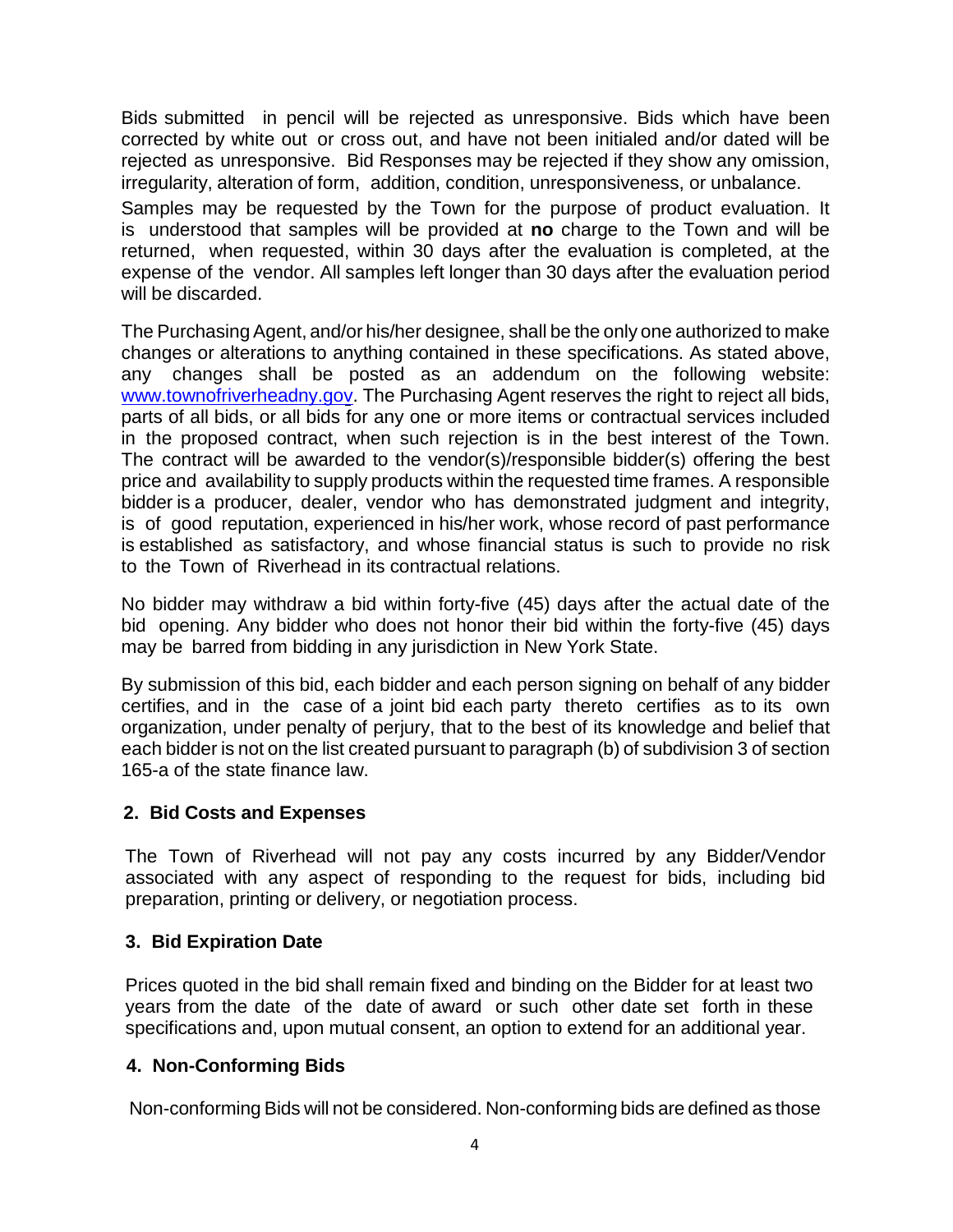that do not meet the requirements of the bid specification. The determination of whether a bid requirement is substantive or a mere formality shall reside solely within the Town of Riverhead.

## **5. Sub-Contracting**

The Bidder/Vendor selected shall be solely responsible for contractual performance and Bidder/Vendor assumes all responsibility for the quality of work (i.e. supply and delivery of printing products, forms, cards, posters) performed under this contract.

## **6. Discrepancies and Omissions**

Bidder/Vendor is fully responsible for the completeness and accuracy of their bid, and for examining this bid and all addenda. Failure to do so will be at the sole risk of Bidder/Vendor. Should Bidder/Vendor find discrepancies, omissions, unclear or ambiguous intent or meaning, or should any questions arise concerning this request for bid, Bidder/Vendor shall notify the Town Clerk of the Town of Riverhead in writing, of such findings at least five (5) days before the bid opening. This will allow issuance of any necessary addenda. It will also help prevent the opening of a defective bid and exposure of Bidder/Vendor's bid upon which award could not be made. All unresolved issues should be addressed in the bid. Protests based on any omission or error, or on the content of the solicitation, will be disallowed if these faults have not been brought to the attention of the Designated Contact, in writing, no later than five (5) calendar days prior to the time set for opening of the bids.

### **7. Town's Right to Reject Bids**

The Town reserves the right to accept or reject any or all bids or any part of any bid, to waive defects, technicalities or any specifications (whether they be in the Town's specifications or Bidder/Vendor's response), to sit and act as sole judge of the merit and qualifications of each product offered, or to solicit new bids on the same project or on a modified project which may include portions of the originally proposed project as the Town may deem necessary in the best interest of the Town.

### **8. Town's Right to Cancel Solicitation**

The Town reserves the right to cancel this solicitation at any time during the procurement process, for any reason or for no reason. The Town makes no commitments expressed or implied, that this process will result in a business transaction with any Bidder/Vendor.

### **9. Notification of Withdrawal of Bid**

Bidder/Vendor may modify or withdraw its bid by written request, provided that both bid and request is received by the Town prior to the bid due date. Bids may be re-submitted in accordance with the Bid Notice due date in order to be considered further. Bids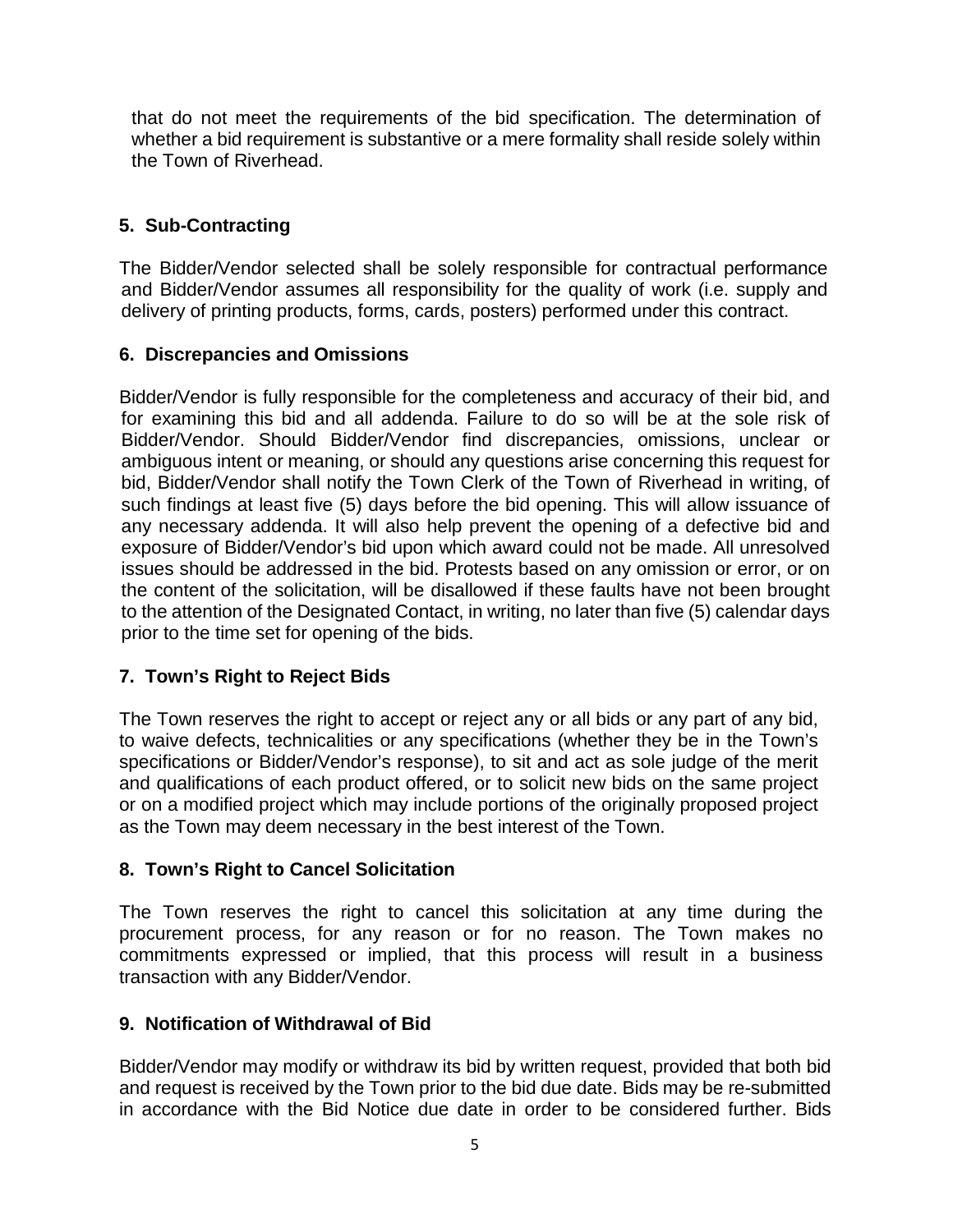become the property of the Town at the bid submission deadline. All bids received are considered firm offers at that time.

## **10. Exceptions to the Bid Specifications**

Any exceptions to the Bid Specifications or the Town's terms and conditions, must be highlighted and included in writing with the bid submission. Acceptance of exceptions is within the sole discretion of the evaluation of the Town.

## **11. Award of Contract**

The final award of a contract is subject to approval by the Town. The Town has the sole right to select the successful Bidder/Vendor(s) for award, to reject any bid as unsatisfactory or non- responsive, to award a contract to other than the lowest priced bid, to award multiple contracts, or not to award a contract. Notice in writing to a Bidder/Vendor of the acceptance of its bid by the Town will constitute a contract, and no Bidder/Vendor will acquire any legal or equitable rights or privileges until the occurrence of such event.

## **12. Contract Terms and Conditions**

The term of the contract between the successful bidder and the Town shall be for two (2) years, commencing November 1, 2019. At the end of the contract period, the contract may be extended for one (1) additional twelve-month period upon the same terms and conditions at the sole discretion of the Town of Riverhead and with the consent of the vendor. The Town also reserves the right to cancel this contract at any time without notice.

### **13. Independent Contractor**

The parties to the contract shall be independent contractors to one another, and nothing herein shall be deemed to cause this agreement to create an agency, partnership, joint venture or employment relationship between parties. Each party shall be responsible for compliance with all applicable workers compensation, unemployment, disability insurance, social security withholding and all other similar matters. Neither party shall be liable for any debts, accounts, obligations or other liability whatsoever of the other party or any other obligation of the other party to pay on the behalf of its employees or to withhold from any compensation paid to such employees any social benefits, workers compensation insurance premiums or any income or other similar taxes.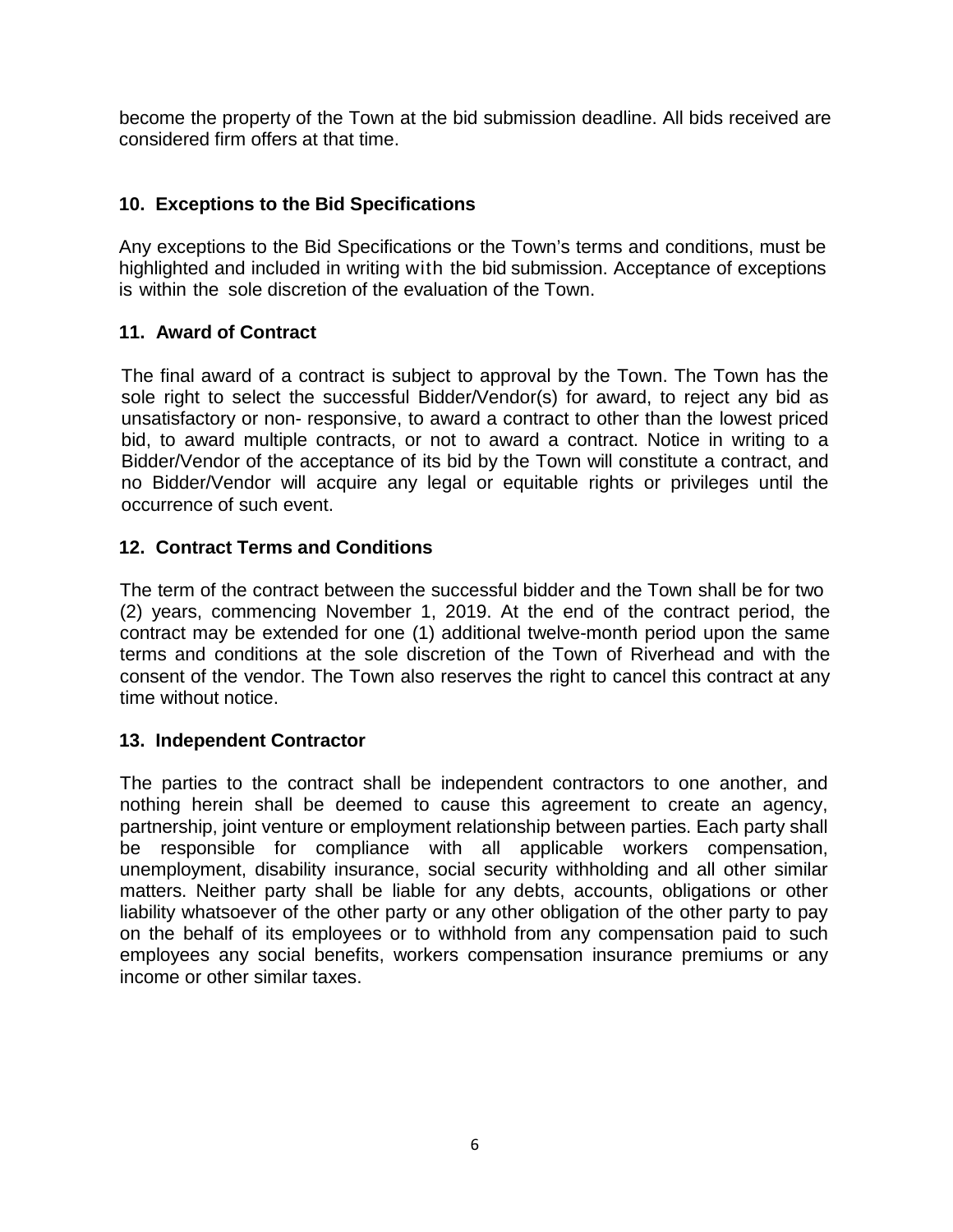## **14. Licenses and Permits**

In performance of the contract, the Bidder/Vendor will be required to comply with all applicable federal, state and local laws, ordinances, codes, and regulations. The cost of permits and other relevant costs required in the performance of the contract shall be borne by the successful Bidder/Vendor. The Bidder/Vendor shall be properly licensed and authorized to transact business in the State of New York.

## **15. Notice**

Any notice to the Town of Riverhead required under the contract shall be sent to:

**Teresa Baldinucci, Purchasing Agent Town of Riverhead 200 Howell Avenue Riverhead, NY 11901**

#### **16. Indemnification**

a. General Indemnification**:**

By submitting a bid, the proposing Bidder/Vendor agrees that in the event it is awarded a contract, it will indemnify and otherwise hold harmless the Town of Riverhead, its agents and employees from any and all liability, suits, actions, or claims, together with all costs, expenses for attorney's fees, arising out of the Bidder/Vendor's its agents and employees' performance work or services in connection with the contract, regardless of whether such suits, actions, claims or liabilities are based upon acts or failures to act attributable, whole or part, to the Town, its employees or agents.

- b. Insurance
- i. Bidder/Vendor recognizes that it is operating as an independent Bidder/Vendor and that it is liable for any and all losses, penalties, damages, expenses, attorney's fees, judgments, and/or settlements incurred by reason of injury to or death of any and all persons, or injury to any and all property, of any nature, arising out of the Bidder/Vendor's negligent performance under this contract, and particularly without limiting the foregoing, caused by, resulting from, or arising out of any act of omission on the part of the Bidder/Vendor in their negligent performance under this contract.
- ii. The Bidder/Vendor shall maintain such insurance as will protect against claims under Worker's Compensation Act and from any other claims for damages for personal injury, including death, which may arise from operations under this contract. The Bidder/Vendor is an independent Bidder/Vendor and is not an employee of the Town of Riverhead.
- iii. During the term of this contract, the Bidder/Vendor shall, at its own expense, carry insurance minimum limits as set forth above.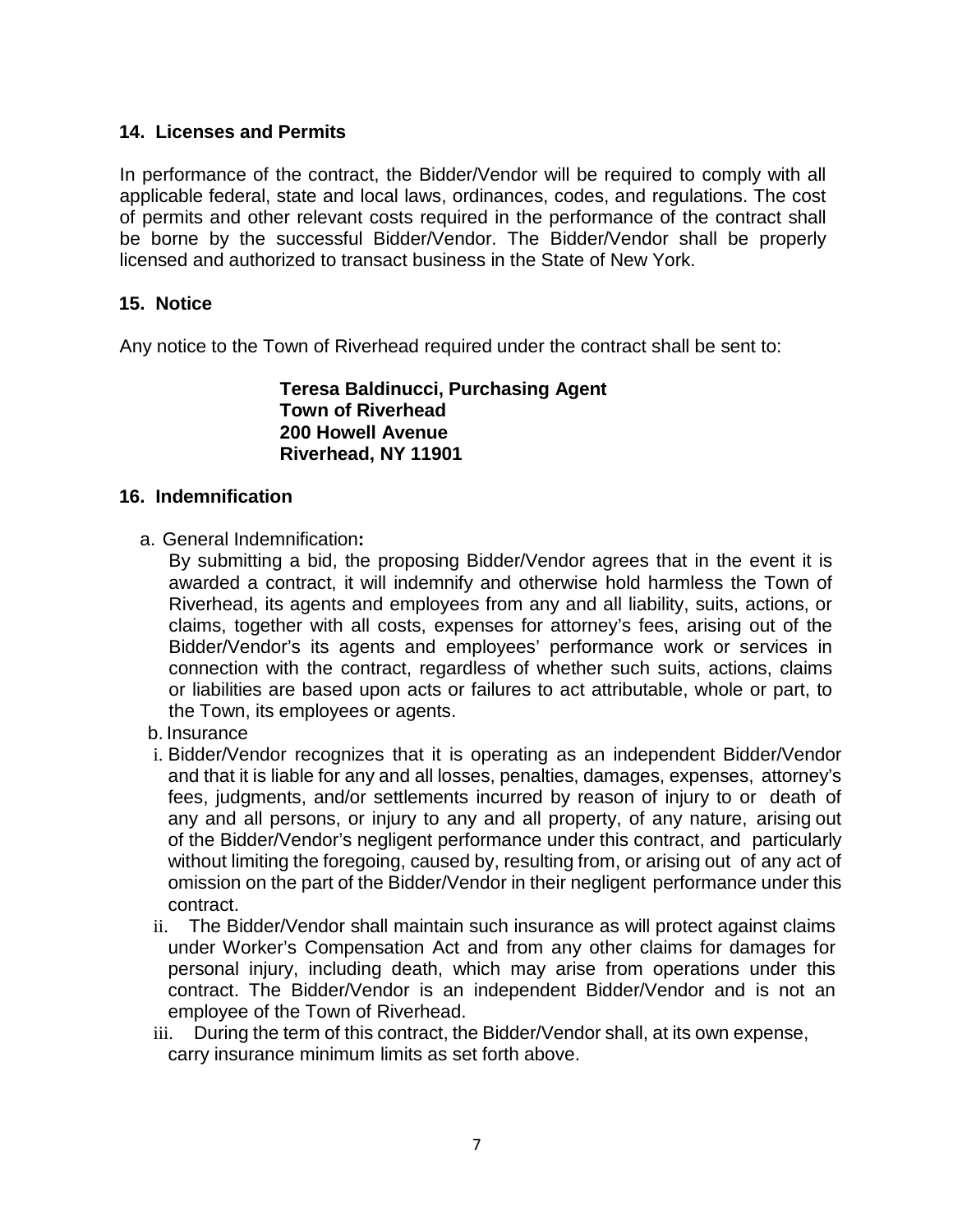## **17. Piggybacking Clause Method of Award**

The contract, if awarded, will be to the lowest responsive/responsible bidder(s) in part or in whole who meet(s) all the terms of the specifications. The Town guarantees no minimum or maximum purchases or contracts as a result of award of this bid. The Town of Riverhead reserves the right to allow all municipal and not for profit organizations authorized under the General Municipal Laws of the State of New York, to purchase any goods and/or services awarded as a result of this bid in accordance with the latest amendments to NYS GML 100 through 104. However, it is understood that the extension of such contracts are at the discretion of the vendor and the vendor is only bound to any contract between the Town of Riverhead and the vendor. Additionally, the Town reserves the right to purchase any goods or services included as a part of this bid from any means legally available to it.

### **18. Sexual Harassment**

"By submission of this bid, each bidder and each person signing on behalf of any bidder certifies, and in the case of a joint bid each party thereto certifies as to its own organization, under penalty of perjury, that the bidder has and has implemented a written policy addressing sexual harassment prevention in the workplace and provides annual sexual harassment prevention training to all of its employees. Such policy shall, at a minimum, meet the requirements of §201-G of the Labor Law."

**New York Law**: The Notice to Bidders and Bid Specifications shall be governed according to the laws of the State of New York.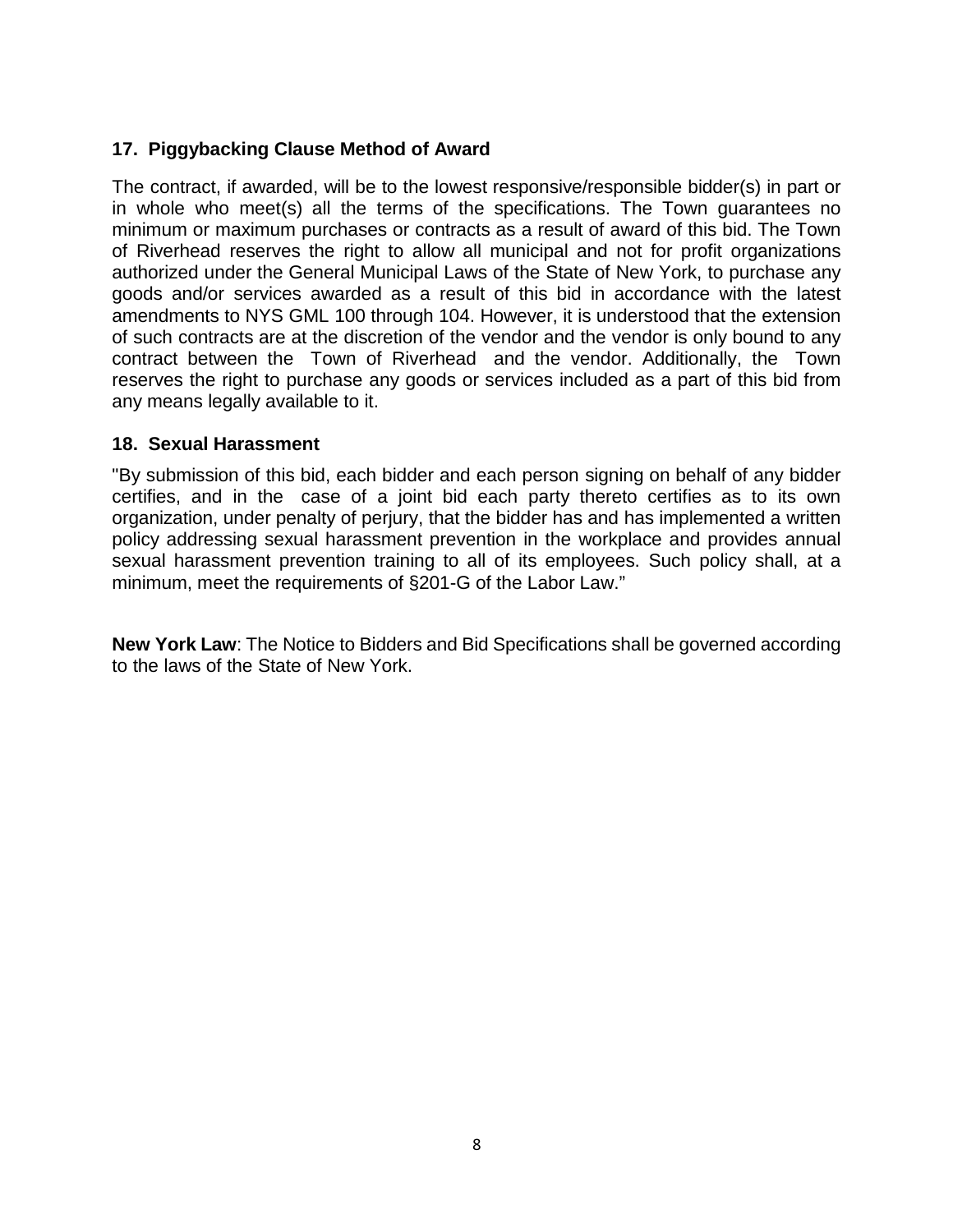## **II. BID SPECIFICATIONS**

## **1. Scope of Work**

Twice a year, the Town of Riverhead produces a brochure highlighting its Recreation and Senior programs. The page counts vary due to program changes from season to season.

| Quantity:      | 20,000<br>Include pricing for additional 1000's to 25,000                                                             |
|----------------|-----------------------------------------------------------------------------------------------------------------------|
| Finished size: | $5.5" \times 8.5"$                                                                                                    |
| Pages:         | A) Spring/Summer edition<br>64pp text plus 4pp cover<br>Include pricing for additional pages up to 80pp               |
|                | B) Fall/Winter edition<br>36pp text plus 4pp cover<br>Include pricing for additional pages up to 48pp                 |
| Text:          | Prints: 4C process throughout<br>Stock: 20/50 Offset (sheetfed) or Newsprint 35-P80 (web)                             |
| Cover:         | Prints: 4C process, 2 sides, full bleed<br>Stock: 100# coated text                                                    |
| Art:           | Provided .pdf files in spreads.                                                                                       |
| Proofs:        | <b>Blueline</b>                                                                                                       |
| Finishing:     | Saddle-stitched                                                                                                       |
| Mailing:       | Indicia, Presort Standard; route counts provided; sort and deliver to<br>Riverhead Post Office; approx. 15,000 pieces |
|                | Balanced delivered in bulk to location in Riverhead, NY 11901.                                                        |

SAMPLES OF A SIMILAR PROJECT AND QUOTED STOCK SAMPLES (8.5" X 11") MUST BE SUBMITTED WITH THIS BID IN ORDER TO CONSIDER AWARD. VENDORS WHO DO NOT SUBMIT SAMPLES WILL BE DISQUALIFIED.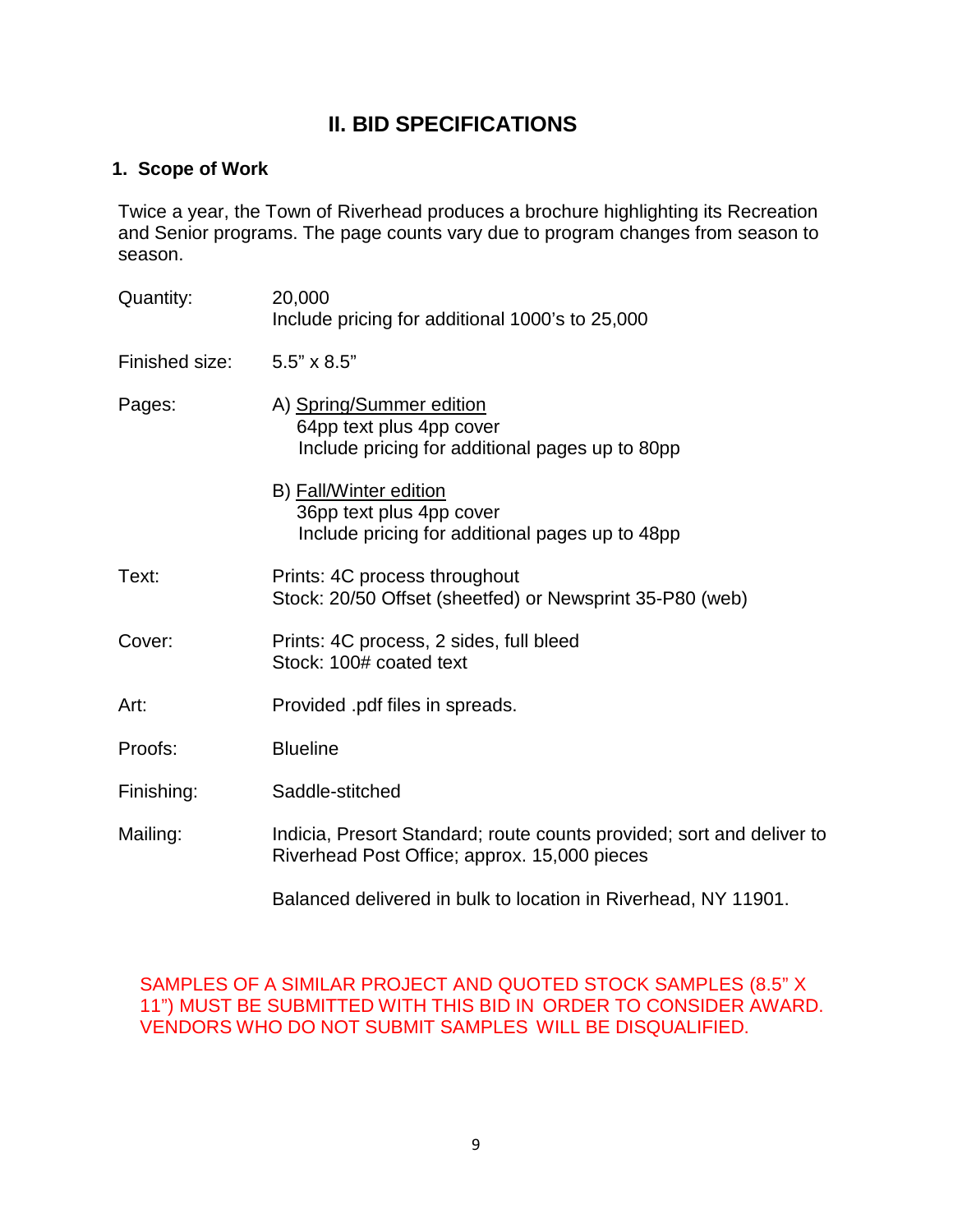## **2. Delivery Requirements**

The successful bidder(s) must acknowledge receipt of order in e-mail or writing within 24 hours of receipt of order. Proofs must be delivered within 5 days to the Recreation Department. Upon approval of final proof, delivery of printed material to the Riverhead Post Office and the delivery point designated on the purchase order must be made within 3 weeks after approval of final proof.

## **3. Quantity**

The Town of Riverhead is under no obligation to purchase quantities indicated herein nor limited to said quantities.

### **4. Delivery and Payment**

All bids shall include freight and shall be quoted F.O.B. destination. The Town of Riverhead operates a formal Purchase Order System. Under **NO** circumstances will the vendor or contractor be paid without a purchase order. Contractor shall deliver only the items specified on the purchase order. Any Contractor who delivers items which are not ordered, or who duplicates or over ships items, does so entirely at his own expense. Such shipments will be at no cost or responsibility to the Town of Riverhead.

Unless otherwise specified by the Town, inside delivery is required. Some delivery locations are not equipped with loading docks and no additional compensation shall be paid to vendors for inside delivery at those locations.

## THE TOWN OF RIVERHEAD IS NOT SUBJECT TO FEDERAL, STATE OR LOCAL TAXES.

## **5. Price, Invoices and Payment**

Bid prices should be based on the quantity estimated for each printing. Each printing item is based on best estimated number. Best practice would be to bid each printing item on a unit price and/or price per item as the Town of Riverhead reserves the right to increase or decrease quantity or size of individual print item. Prices shall be net F.O.B. any point of delivery. Price shall include all charges, including but not limited to, any postage, delivery or (if applicable) pick up charges.

a) The vendor shall submit an invoice for payment to the Town after delivery of materials.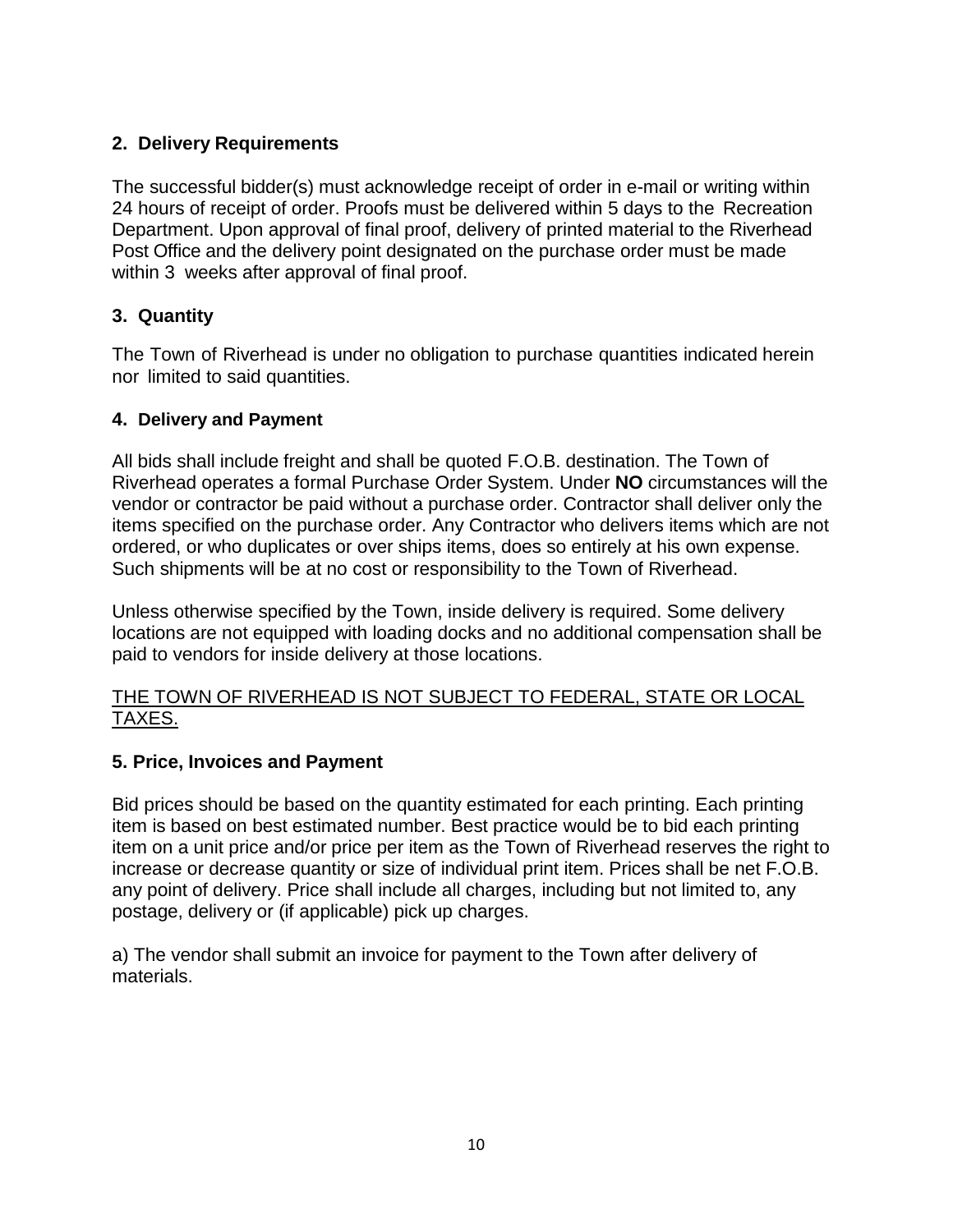b) All invoices, voucher, packing slips and any correspondence shall include the following: date/time; description of item; identify the Town employee picking up the item(s) or accepting delivery of the item(s). All invoices shall be submitted for payment to:

**Town of Riverhead Recreation Department 200 Howell Ave. Riverhead, NY 11901**

## **Every invoice must identify the employee picking up or accepting the item.**

## **6. Contract Period**

The term of the contract between the successful bidder and the Town shall be for two (2) years commencing November 1, 2019. At the end of the contract period, the contract may be extended for one (1) additional twelve-month period upon the same terms and conditions at the sole discretion of the Town of Riverhead and with the consent of the vendor. The Town also reserves the right to cancel this contract at any time without notice.

## **7. Compliance with Rules and Regulations**

The associated product furnished shall comply with all provisions which would be applicable, if the Town of Riverhead were a private corporation of Federal and State of New York Laws, Ordinances, Codes, Rules, Regulations, Orders, Permits and Licenses and with fire underwriters requirement, requirements set forth herein exceed such provisions, these Specifications shall control, only if applicable to this particular bid.

### **8. Deviation**

All proposed minor deviations, with full details, must be listed on a separate Detail Sheet, which must be attached to and made part of this bid.

The Town of Riverhead reserves the absolute right in its sole discretion to accept that bid, if any, which under all circumstances will best serve the public interest.

### **9. Reservations**

The Town Board of the Town of Riverhead reserves the right and responsibility to reject any or all bids if they believe such action to be in the best interest of the Town.

### **10. Municipal Indemnification**

The successful bidder must agree to save, keep, bear harmless and fully indemnify the Town and any of its officers, agents, or representatives from all damages, costs or expenses in law or equity that may at any time arise or be set up for an infringement of the patent rights of any person or persons in consequence of the use by the Town or by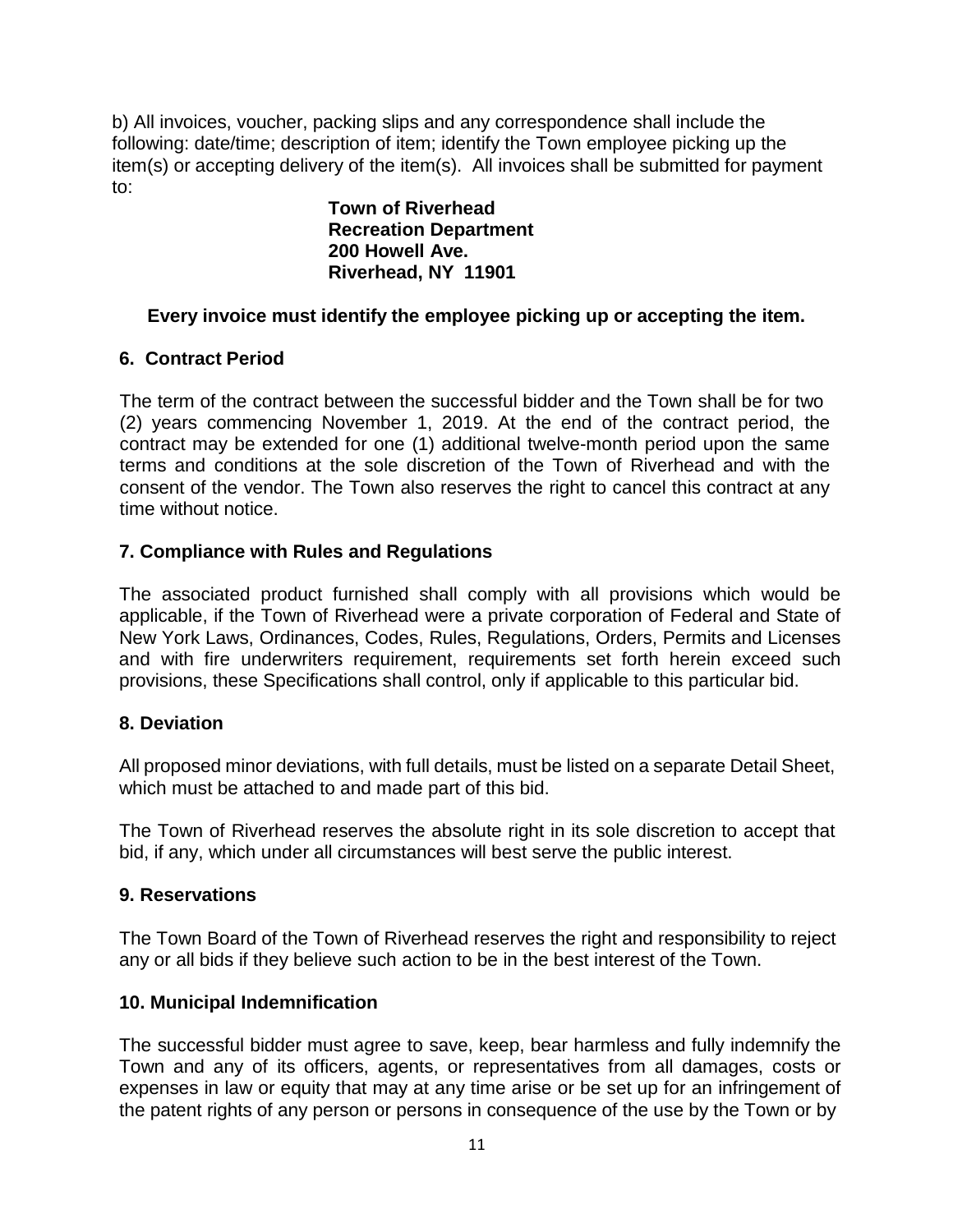any of its officers, agents or representatives of articles supplied under the contract arising from bids submitted and of which the successful bidder and manufacturer are not lawfully entitled to sell, provided the Town gives the successful bidder and manufacturer prompt notice in writing of any suit and all information necessary to defend same.

## **11. Independent Contractor**

In the performance of this Agreement, the Bidder, including its employees, agents, and subcontractors shall act solely as an independent contractor, and nothing contained in or implied by this Agreement shall be construed at any time to create any other relationship between the Town and the Bidder, including employer and employee, partnership, principal and agent, or joint venture.

## **12. Assignment**

The Contract resulting from this bid and the compensation, which may become due thereunder are not assignable except with prior written approval of the Town.

## **13. Interpretation**

The contract resulting from this Solicitation shall be construed under the laws of the State of New York.

### **14. Indemnification**

If a Contract is awarded, the Successful Bidder shall be required to indemnify, defend, and hold the County, its employees, and agents harmless from and against any and all claims, loss, liability, cost, and expenses, including attorney fees, howsoever arising or incurred, alleging personal injury, bodily injury, including death, or property damage arising out of or attributable to the Successful Bidder's performance of the Contract awarded.

## **15. Termination Process**

a) Termination for Convenience: Notwithstanding anything contained herein, the Town may terminate this Agreement anytime, in whole or in part, without showing cause by providing thirty (30) days written notice to the Successful Bidder. The Town shall pay all reasonable costs incurred by the Successful Bidder up to the date of termination. The Successful Bidder shall not be reimbursed for any anticipatory profits, which have not been earned to the date of termination.

b) The Successful Bidder shall be provided 30 days' notice of any termination not for cause and shall only perform such work during the 30-day notice period that is authorized in writing by the County's Purchasing Agent.

c) This Agreement may be terminated by the Town upon at least seven (7) days' notice to the Successful Bidder in the event that: (1) the Work is permanently abandoned by the Town; (2) continued Work is deemed by the Town, in its sole discretion, not to be in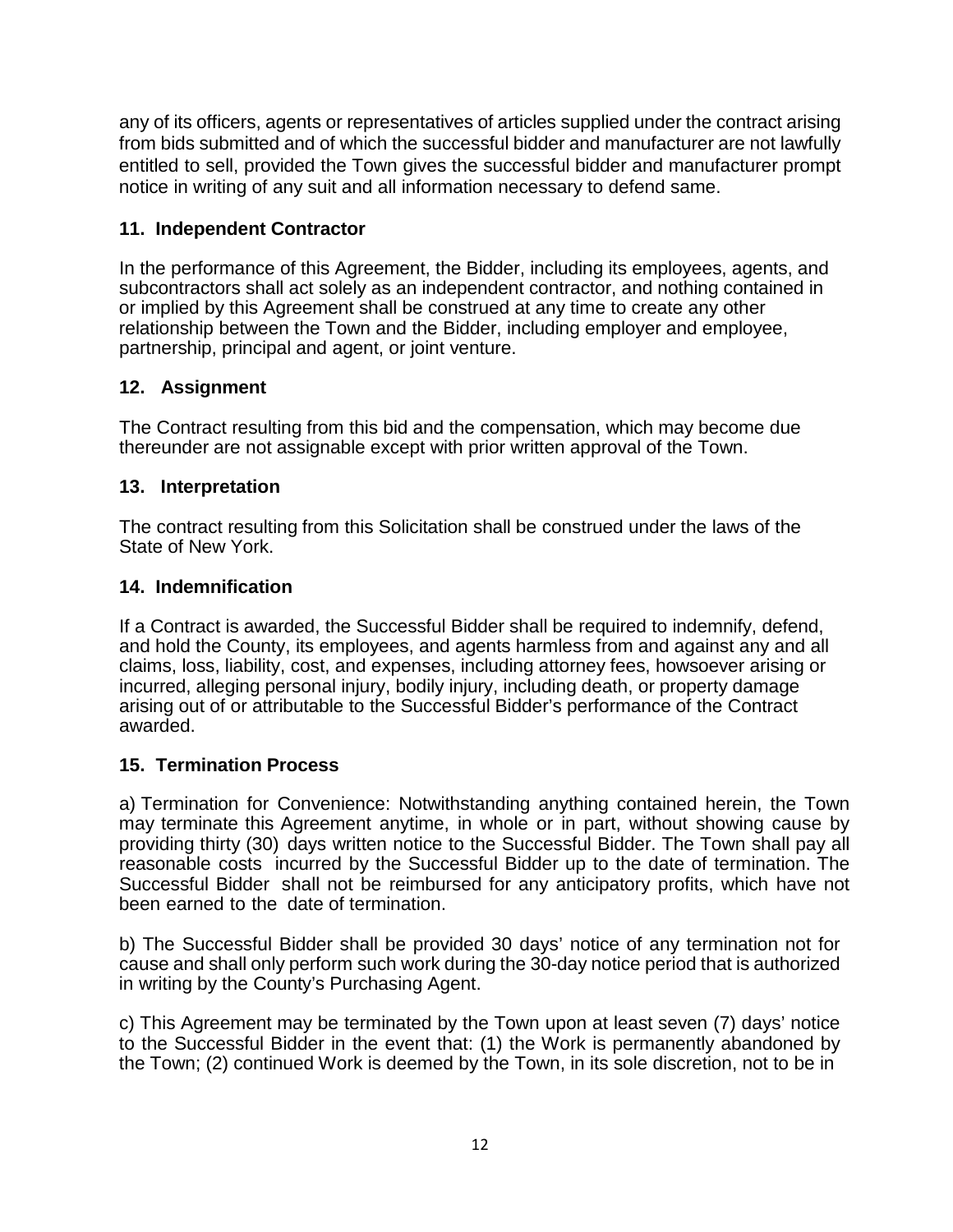the best interests of the Town; or (3) monies are no longer available or are not appropriated to fund the Work being performed or to be performed under this Agreement.

d) Termination for Cause: Notwithstanding anything contained herein, if the Successful Bidder fails to fulfill its obligation under this Agreement properly and on time or otherwise violates any provision of this Agreement, the Town may terminate this Agreement by written notice to the Successful Bidder. The notice shall specify the acts or omissions relied upon as cause for termination. All finished or unfinished goods or services provided by the Successful Bidder shall, at the Town's option, become the Town's property. The Town shall pay the Successful Bidder fair and equitable compensation for satisfactory performance prior to receipt of notice of termination less the amount of damages caused by the Successful Bidder's breach. If the damages are more than the compensation payable to the Successful Bidder, the Successful Bidder shall remain liable after termination, and the Town may take all steps necessary to collect damages.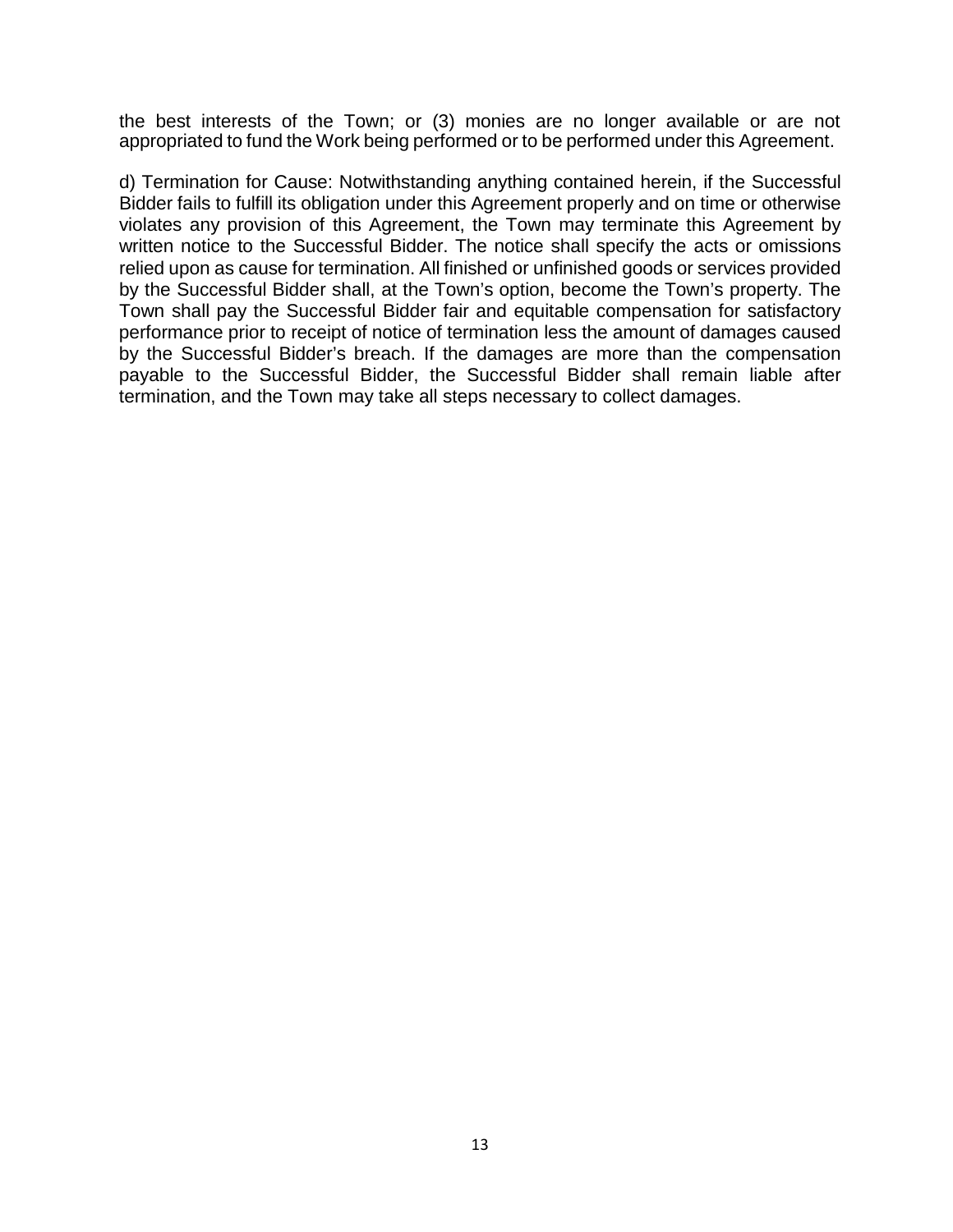## **TOWN OF RIVERHEAD**

## **PRINTING OF RECREATION BROCHURE**

| I/WE FULLY UNDERSTAND THAT THE ACCEPTANCE OF THIS BID IS SUBJECT TO |
|---------------------------------------------------------------------|
| THE PROVISIONS OF SECTION 103A AND 103B OF THE GENERAL MUNICIPAL    |
| LAW.                                                                |

NAME OF COMPANY REPRESENTATIVE

**TITLE** 

DATE SIGNATURE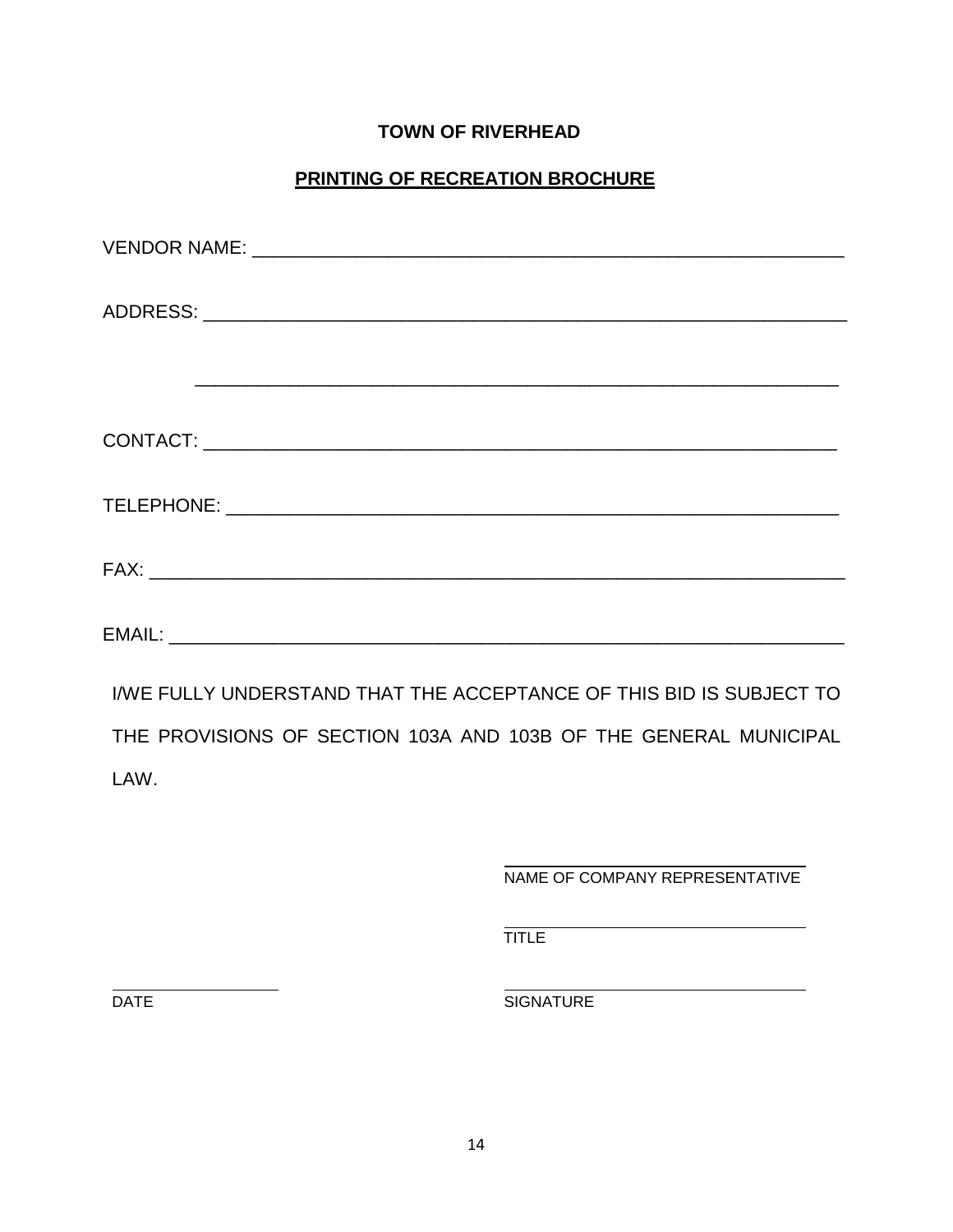# **TOWN OF RIVERHEAD BID FOR PRINTING RECREATION BROCHURES BID OPENING DATE/TIME: OCTOBER 28, 2019 11:00AM**

| <b>COMPANY NAME:</b>            |  |
|---------------------------------|--|
| <b>PAPER STOCK QUOTED: TEXT</b> |  |

**COVER** \_\_\_\_\_\_\_\_\_\_\_\_\_\_\_\_\_\_\_\_\_\_\_\_\_\_\_\_\_\_\_\_\_\_\_\_\_\_\_\_\_\_\_\_\_\_\_\_\_\_\_\_

| <b>ITEM#</b>   | <b>DESCRIPTION</b>                                               | <b>QTY</b>      | <b>NET PRICE</b> |
|----------------|------------------------------------------------------------------|-----------------|------------------|
|                |                                                                  |                 |                  |
|                | <b>SPRING/SUMMER BROCHURE</b><br>PRINTING, FINISHING AND MAILING |                 |                  |
| A <sub>1</sub> | 64pp PLUS 4pp COVER                                              | 20,000          |                  |
|                | ADDITIONAL 1000'S UP TO 25,000                                   | <b>PER 1000</b> |                  |
|                |                                                                  |                 |                  |
| A2             | 68pp PLUS 4pp COVER                                              | 20,000          |                  |
|                | ADDITIONAL 1000'S UP TO 25,000                                   | <b>PER 1000</b> |                  |
|                |                                                                  |                 |                  |
| A3             | 72pp PLUS 4pp COVER                                              | 20,000          |                  |
|                | ADDITIONAL 1000'S UP TO 25,000                                   | <b>PER 1000</b> |                  |
|                |                                                                  |                 |                  |
| A4             | 76pp PLUS 4pp COVER                                              | 20,000          |                  |
|                | ADDITIONAL 1000'S UP TO 25,000                                   | <b>PER 1000</b> |                  |
|                |                                                                  |                 |                  |
| A5             | 80pp PLUS 4pp COVER                                              | 20,000          |                  |
|                | ADDITIONAL 1000'S UP TO 25,000                                   | <b>PER 1000</b> |                  |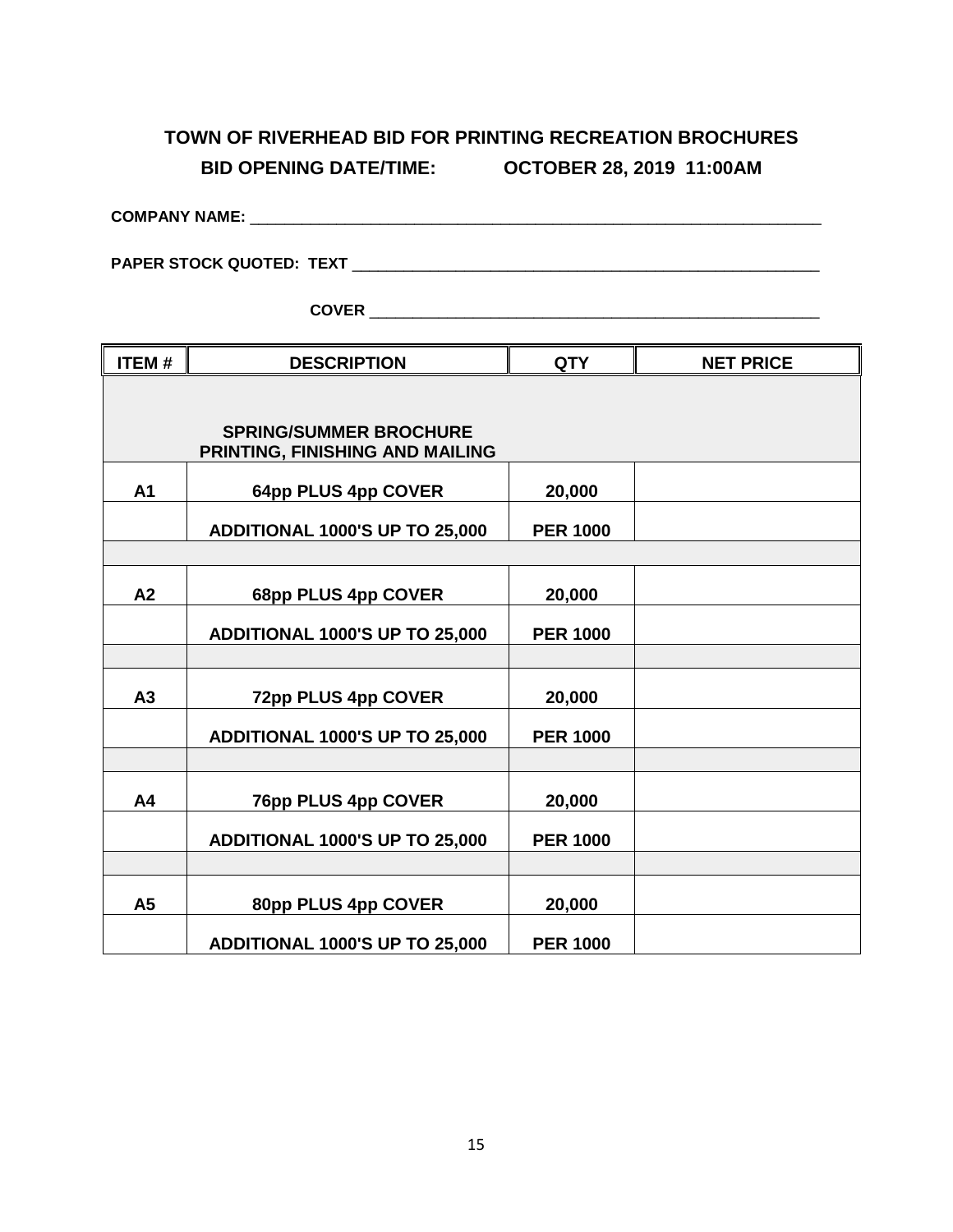| <b>ITEM#</b> | <b>DESCRIPTION</b>                                             | <b>QTY</b>      | <b>NET PRICE</b> |
|--------------|----------------------------------------------------------------|-----------------|------------------|
|              |                                                                |                 |                  |
|              | <b>FALL/WINTER BROCHURE</b><br>PRINTING, FINISHING AND MAILING |                 |                  |
| <b>B1</b>    | 36pp PLUS 4pp COVER                                            | 20,000          |                  |
|              | ADDITIONAL 1000'S UP TO 25,000                                 | <b>PER 1000</b> |                  |
|              |                                                                |                 |                  |
| <b>B2</b>    | 40pp PLUS 4pp COVER                                            | 20,000          |                  |
|              | ADDITIONAL 1000'S UP TO 25,000                                 | <b>PER 1000</b> |                  |
|              |                                                                |                 |                  |
| <b>B3</b>    | 44pp PLUS 4pp COVER                                            | 20,000          |                  |
|              | ADDITIONAL 1000'S UP TO 25,000                                 | <b>PER 1000</b> |                  |
|              |                                                                |                 |                  |
| <b>B4</b>    | 48pp PLUS 4pp COVER                                            | 20,000          |                  |
|              | ADDITIONAL 1000'S UP TO 25,000                                 | <b>PER 1000</b> |                  |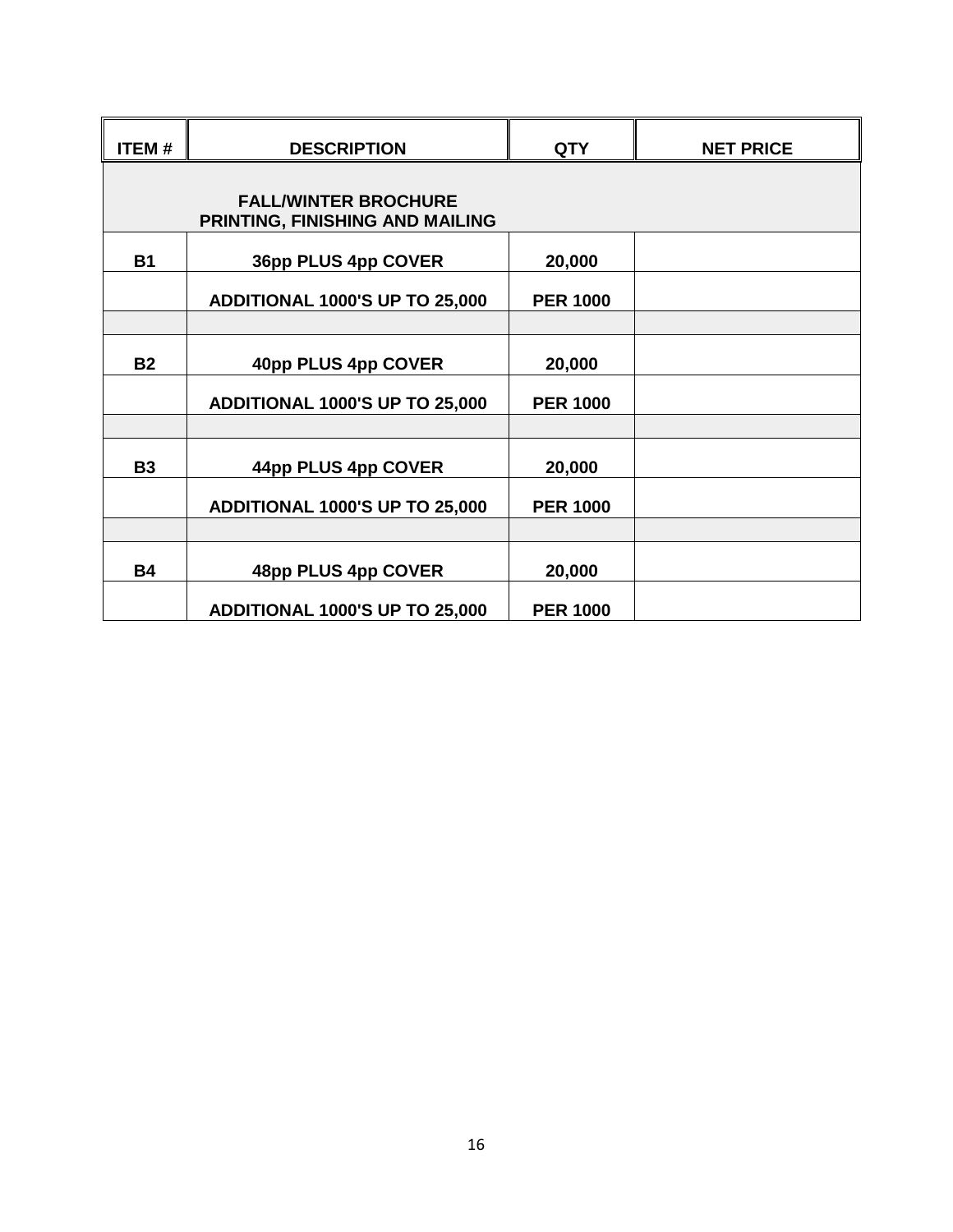## NON-COLLUSIVE CERTIFICATE

#### (MUST BE COMPLETED, SIGNED, NOTARIZED AND RETURNED WITH BID)

UNDER PENALTIES OF PERJURY:

(BIDDER), BEING DULY SWORN,

DEPOSES AND SAYS:

- A) This bid or proposal has been independently arrived at without collusion with any other bidder or with any competitor or potential competitor;
- B) This bid or proposal has not knowingly been disclosed, prior to the opening of bids or proposals for this project, to any other bidder, competitor, or potential competitor;
- C) No attempt has been made or will be made to induce any other person, partnership, or corporation to submit or not to submit a bid or proposal;
- D) The person signing this bid or proposal certifies that he has been fully informed regarding the accuracy of the statements contained in this certification, and under penalties of perjury, affirms the truth thereof, such penalties being applicable to the bidder as the person signing on its behalf; and
- E) That the attached hereto (if a corporate bidder) is a certified copy of a resolution authorizing the execution of this certificate by the signatory of this bid or proposal on behalf of the corporate bidder.

| Corporation:                         |
|--------------------------------------|
| (PRINT COMPANY NAME)                 |
|                                      |
|                                      |
|                                      |
| (TITLE)                              |
|                                      |
|                                      |
| Sworn to before me this _______      |
| Day of ____________________, 20_____ |
|                                      |
| <b>NOTARY PUBLIC</b>                 |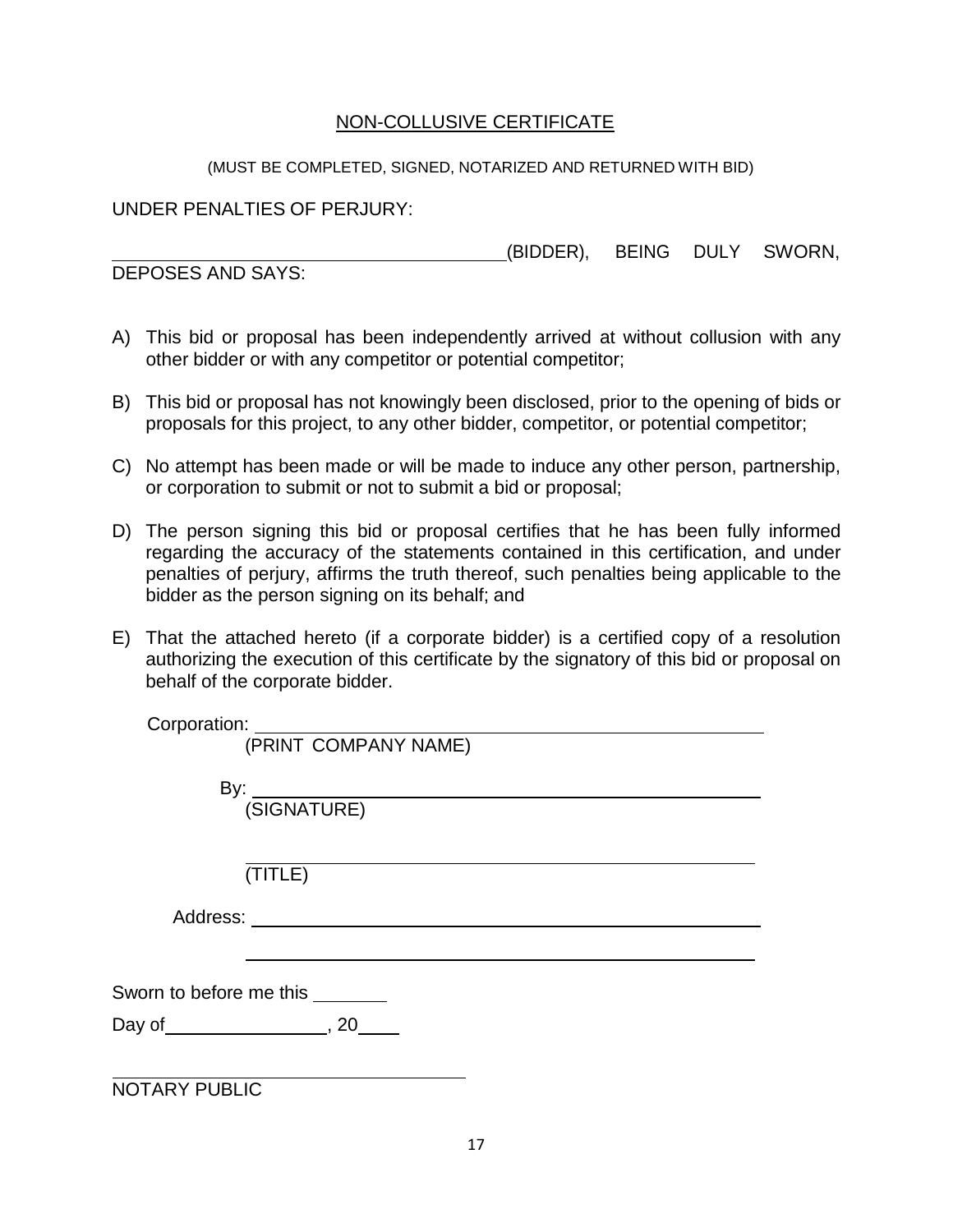## IRAN DIVESTMENT ACT CERTIFICATION

As a result of the Iran Divestment Act of 2012 (Act), Chapter 1 of the 2012 Laws of New York, a new provision has been added to the State Finance Law (SFL), § 165-a, effective April 12, 2012. Under the Act, the Commissioner of the Office of General Services (OGS) will be developing a list (prohibited entities list) of "persons" who are engaged in "investment activities in Iran" (both are defined terms in the law). Pursuant to SFL § 165 a(3)(b), the initial list is expected to be issued no later than 120 days after the Act's effective date, at which time it will be posted on the OGS website.

By submitting a bid in response to this solicitation or by assuming the responsibility of a Contract awarded hereunder, Bidder/Contractor (or any assignee) certifies that once the prohibited entities list is posted on the OGS website, it will not utilize on such Contract any subcontractor that is identified on the prohibited entities list.

Additionally, Bidder/Contractor is advised that once the list is posted on the OGS website, any Contractor seeking to renew or extend a Contract or assume the responsibility of a Contract awarded in response to the solicitation, must certify at the time the Contract is renewed, extended or assigned that it is not included on the prohibited entities list.

During the term of the Contract, should the TOWN OF RIVERHEAD receive information that a person is in violation of the above-referenced certification, the TOWN OF RIVERHEAD will offer the person an opportunity to respond. If the person fails to demonstrate that it has ceased its engagement in the investment which is in violation of the Act within 90 days after the determination of such violation, then the TOWN OF RIVERHEAD shall take such action as may be appropriate including, but not limited to, imposing sanctions, seeking compliance, recovering damages, or declaring the Contractor in default.

The TOWN OF RIVERHEAD reserves the right to reject any bid or request for assignment for an entity that appears on the prohibited entities list prior to the award of a contract, and to pursue a responsibility review with respect to any entity that is awarded a contract and appears on the prohibited entities list after contract award.

| Signature:           |  |
|----------------------|--|
| <b>Print Name:</b>   |  |
| Title:               |  |
| <b>Company Name:</b> |  |
| Date:                |  |